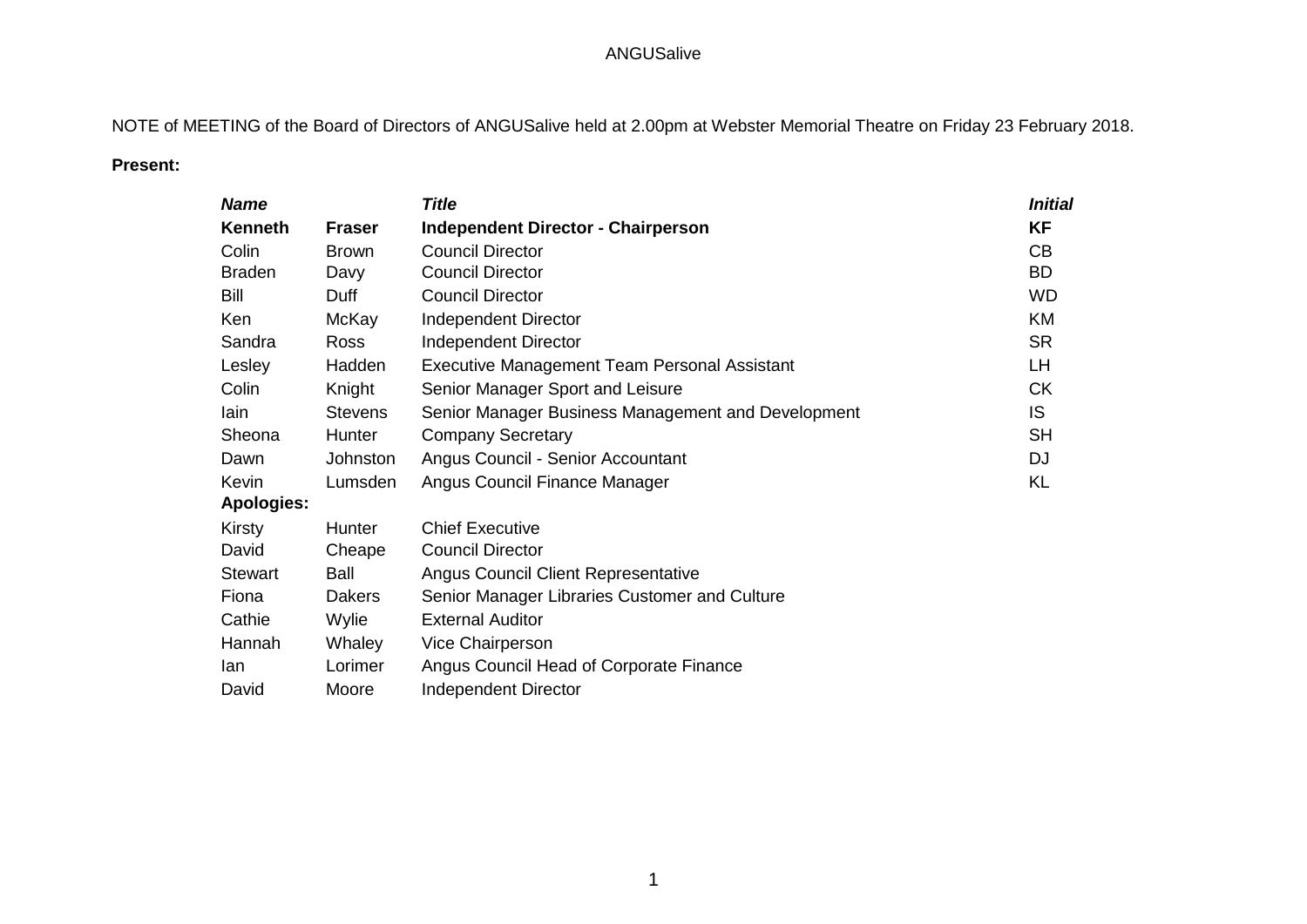| <b>Item No</b> | <b>Note</b>                                                                                                                                                                                                                                                                                                                                                                                                                                                                              |
|----------------|------------------------------------------------------------------------------------------------------------------------------------------------------------------------------------------------------------------------------------------------------------------------------------------------------------------------------------------------------------------------------------------------------------------------------------------------------------------------------------------|
| 1.             | <b>Welcome &amp; Apologies</b>                                                                                                                                                                                                                                                                                                                                                                                                                                                           |
|                | KF welcomed everyone to the meeting.                                                                                                                                                                                                                                                                                                                                                                                                                                                     |
|                | Apologies were received from Kirsty Hunter, Hannah Whaley, David Moore, David Cheape, Fiona Dakers, Cathie<br>Wylie, Ian Lorimer and Stewart Ball.                                                                                                                                                                                                                                                                                                                                       |
| 2.             | <b>Declarations of Interest</b>                                                                                                                                                                                                                                                                                                                                                                                                                                                          |
|                | Directors were asked to consider whether they had any declarations of interest in relation to any item on the agenda<br>for the meeting.                                                                                                                                                                                                                                                                                                                                                 |
|                | Cllr Duff declared an interest as a member of PBSG, Montrose Common Good and Friend of William Lamb.                                                                                                                                                                                                                                                                                                                                                                                     |
| 3.             | Minutes of Meeting on Thursday 14 December 2017                                                                                                                                                                                                                                                                                                                                                                                                                                          |
|                |                                                                                                                                                                                                                                                                                                                                                                                                                                                                                          |
|                | The Directors approved the minutes of the above meeting.                                                                                                                                                                                                                                                                                                                                                                                                                                 |
|                | Proposed as accurate by WD and seconded by CB                                                                                                                                                                                                                                                                                                                                                                                                                                            |
| 4.             | Matters arising from the Minute of Meeting on Thursday 14 December 2017                                                                                                                                                                                                                                                                                                                                                                                                                  |
|                | WD asked what the impact has been due to the recent changes in bACTIVE membership. IS advised membership<br>had been in decline from July - November. 01 January run presented around 8450. To date current membership<br>count is sitting at approx. 8600. A February promotion is active from now until the end of March which should see<br>an increase in membership numbers. KF requested trend analysis is developed and asked this is taken from date of<br>transfer if possible. |
|                | KF highlighted a resolution between ANGUSalive and Education on the outstanding debt. A follow up meeting has<br>been confirmed on 21 March to progress recommendations from the working group. KF advised this was a critical<br>revenue stream for ANGUSalive and requested the Finance and Audit sub-committee scrutinise the proposals.                                                                                                                                              |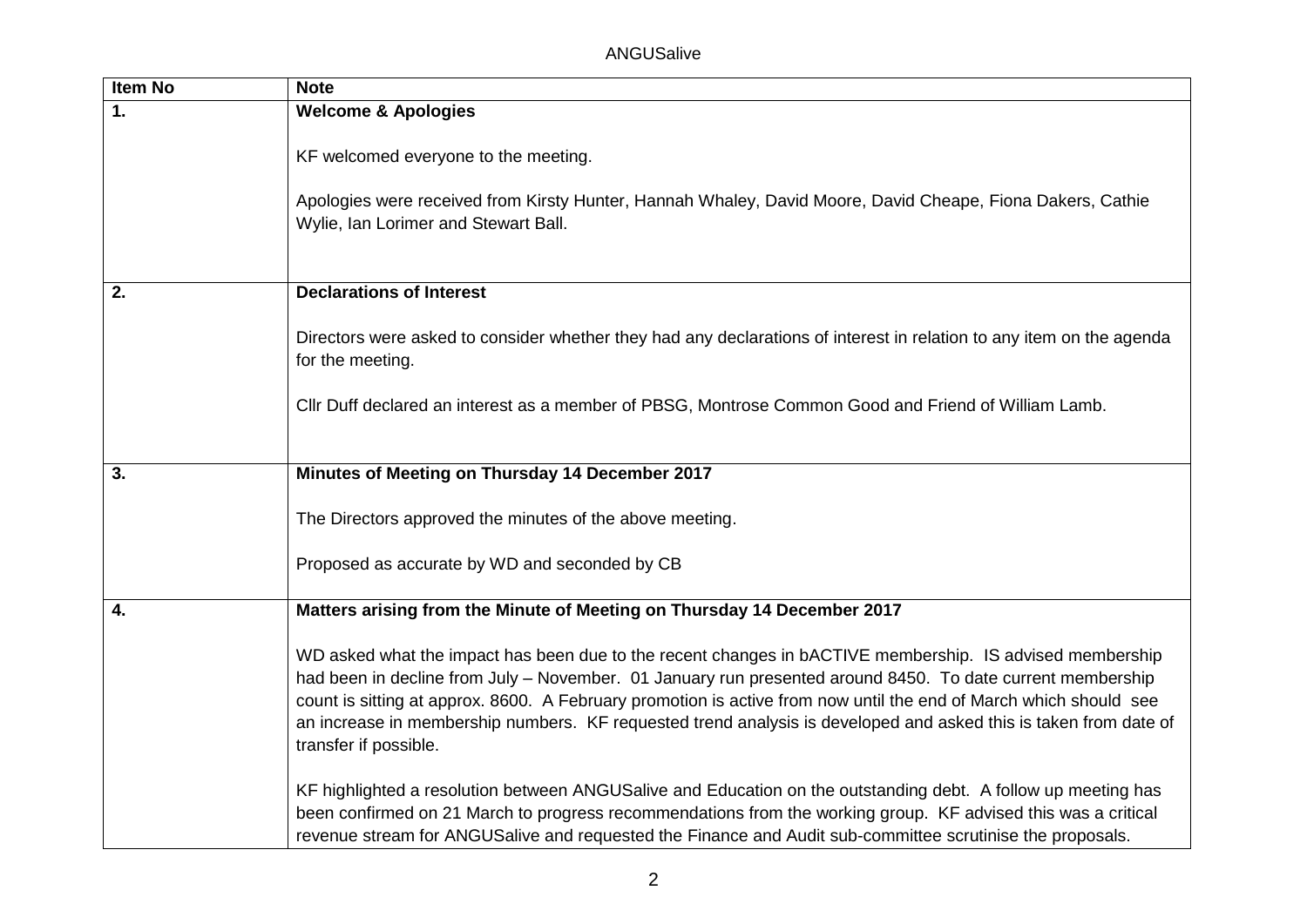| 5. | Chief Executive Update - Provided by lain Stevens and Colin Knight                                                                                                                                                                                                                                                                                                                                                                                                                                                              |
|----|---------------------------------------------------------------------------------------------------------------------------------------------------------------------------------------------------------------------------------------------------------------------------------------------------------------------------------------------------------------------------------------------------------------------------------------------------------------------------------------------------------------------------------|
|    | <b>Org Review Update</b>                                                                                                                                                                                                                                                                                                                                                                                                                                                                                                        |
|    | CK provided an overview on progress of Organisational Review. Work has continued to progress positively.                                                                                                                                                                                                                                                                                                                                                                                                                        |
|    | Review team meetings have been held with members to carry out information gathering and research work.                                                                                                                                                                                                                                                                                                                                                                                                                          |
|    | IS advised work is being undertaken within review teams to finalise job roles, grades and, where relevant, work<br>patterns. New roles will require job evaluation and review teams are working on completing this documentation.<br>Depending on recommendations and whether further work is required, the proposals will be implemented at different<br>times and different rates. It is understandable that you will expect definitive timescales for implementing the reviews,<br>but these cannot be confirmed at present. |
|    | A number of the areas covered under the review will be moved into Phase 2 and work will continue to make<br>recommendations to Board as and when is appropriate.                                                                                                                                                                                                                                                                                                                                                                |
|    | CK confirmed teams are committed to completing work on the review proposals as soon as possible to allow the<br>employee consultation phase of the Managing Workforce Change process for employees in scope.                                                                                                                                                                                                                                                                                                                    |
|    | KF requested a road map is created to show how ANGUSalive are going to deliver, where we are on the journey and<br>what resource requirement are. Roadmap to be presented to the Board at the Development Session on Friday 30<br>March 2018.                                                                                                                                                                                                                                                                                   |
|    | SR enquired about whether the team needed additional resource to assist with the process and whether someone<br>should be designated as the lead for the project.                                                                                                                                                                                                                                                                                                                                                               |
|    | <b>Legend System</b><br>The new system has been launched across the ANGUSalive estate. Install has been completed at Monikie however<br>is not yet live. We are effectively testing a live environment, the project has been fast paced and has concluded in a<br>6 week timescale.                                                                                                                                                                                                                                             |
|    | Automated reports are currently under development alongside dashboards for managers, to allow for decision<br>making around real time information.                                                                                                                                                                                                                                                                                                                                                                              |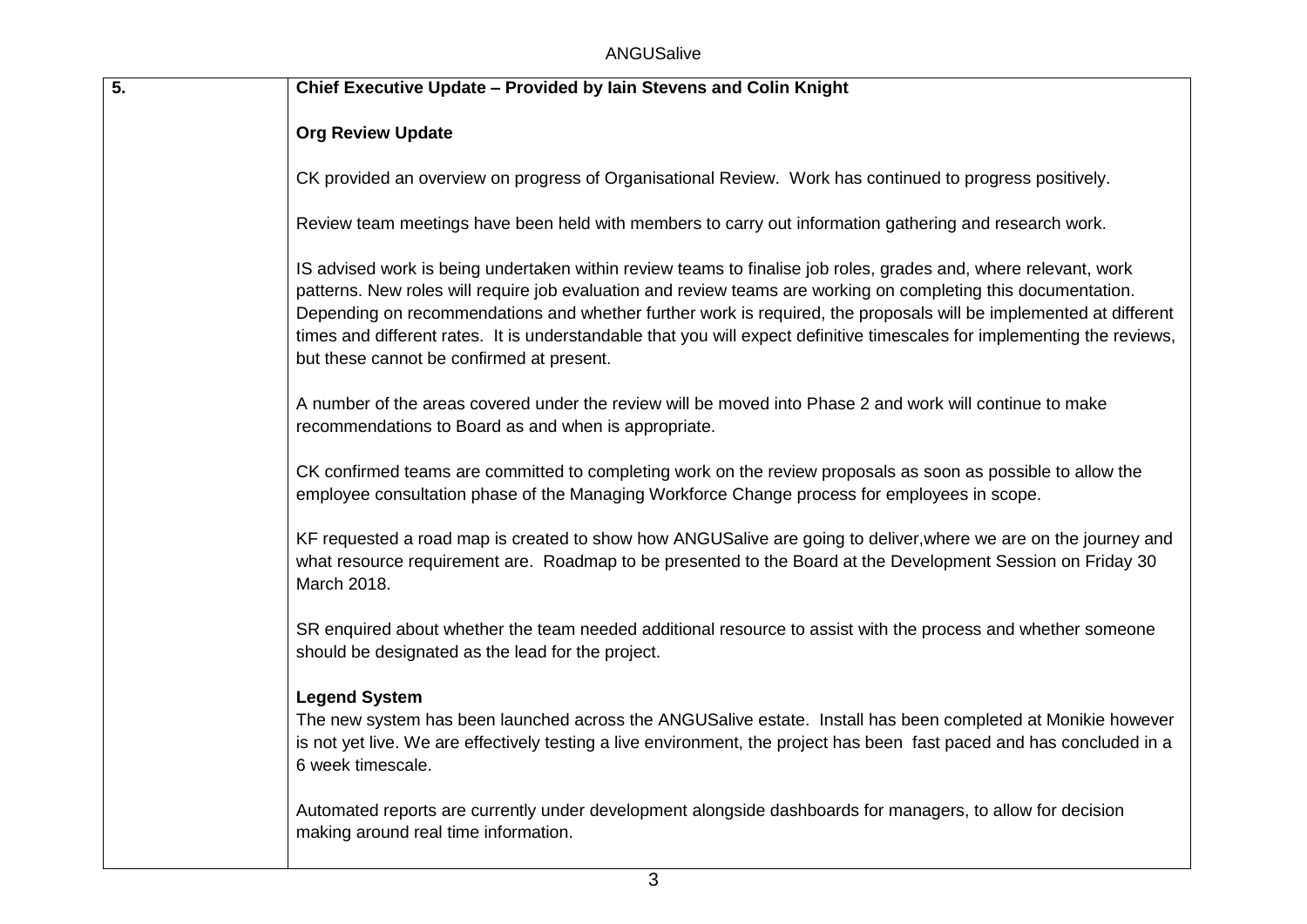ANGUSalive

|                  | Contactless chip and pin devises have along been istalled.                                                                                                                                                                                                                                                                                                                                                                                                                                                                                                                                          |
|------------------|-----------------------------------------------------------------------------------------------------------------------------------------------------------------------------------------------------------------------------------------------------------------------------------------------------------------------------------------------------------------------------------------------------------------------------------------------------------------------------------------------------------------------------------------------------------------------------------------------------|
|                  | A BACS bureau service has commenced. And is proving very successful as we are able to process monies that<br>historically would have been lost to the organisation. Online booking pilot is scheduled for April/May, predominately<br>classes initially and moving to a model where clients will be able to purchase memberships online.                                                                                                                                                                                                                                                            |
|                  | <b>Annual report</b><br>KF requested the Annual Report is tied in with a launch. IS to investigate.                                                                                                                                                                                                                                                                                                                                                                                                                                                                                                 |
| 6.               | <b>Information Report &amp; Finance and Audit Sub Committee Update</b>                                                                                                                                                                                                                                                                                                                                                                                                                                                                                                                              |
|                  | The Information reports summarised information presented to the Finance and Audit Sub-Committee for approval.                                                                                                                                                                                                                                                                                                                                                                                                                                                                                       |
|                  | SR provided a high level overview of the meeting on Friday 26 January 2018.                                                                                                                                                                                                                                                                                                                                                                                                                                                                                                                         |
|                  | The Finance and Audit Sub Committee meeting provided a useful format for a more detailed look at financial matters<br>with adequate time for discussion.                                                                                                                                                                                                                                                                                                                                                                                                                                            |
|                  | The governance and reporting of the subcommittee was discussed. As per the remit for the group, finance and audit<br>related updates and reports will be sighted first at the Subcommittee to allow analysis and discussion where the<br>timing of meetings allows. The Subcommittee will report to the Board on the outcome of its meetings through<br>submission of minutes and a verbal update to Full Board meetings, indicating where items have been approved,<br>recommendations made, or if the Subcommittee deemed an item necessary to be passed to full Board for further<br>discussion. |
| $\overline{7}$ . | Report 01_18_Finance Update                                                                                                                                                                                                                                                                                                                                                                                                                                                                                                                                                                         |
|                  | The Board noted the content of Report 01_18.                                                                                                                                                                                                                                                                                                                                                                                                                                                                                                                                                        |
|                  | KL highlighted the new management system, Legend, was installed successfully on 13 December across<br>ANGUSalive sports facilities. A further phase of installs has now been carried out across the cultural estate. The<br>system will allow improvements relating to financial issues to be carried out in a more efficient way.                                                                                                                                                                                                                                                                  |
|                  | The ANGUSalive VAT return for quarter 3 of 2017/18 (for the 3 months ending 31 December 2017) was prepared by<br>Finance officers, and subsequently submitted (following review and approval by the Senior Manager – Business<br>Management and Development) by its due date of 7 February 2018.                                                                                                                                                                                                                                                                                                    |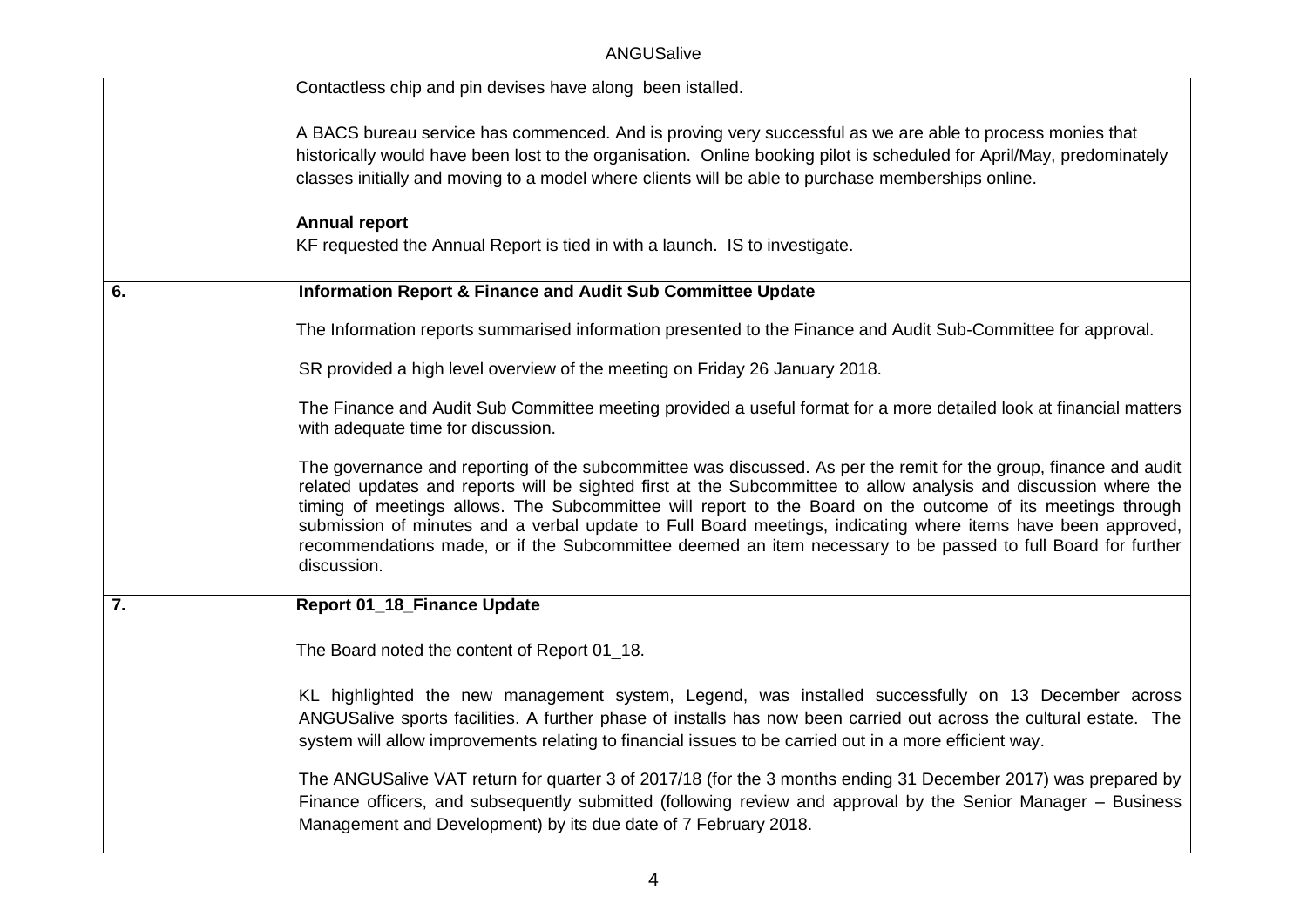|    | The Board noted the recovery percentage was higher than the previous 2 quarters due to a combination of factors,<br>processing of leisure income received since the introduction of the Legend system has yet to flow through to the<br>ledgers owing to difficulties getting the necessary interface to work. It is expected the VAT recovery position will<br>rebalance in quarter 4. The Board noted at 31 January 2018 the majority of outstanding debtor value is relatively<br>evenly split across the "< 30 days" and "31-90 days" bands.                                                     |
|----|------------------------------------------------------------------------------------------------------------------------------------------------------------------------------------------------------------------------------------------------------------------------------------------------------------------------------------------------------------------------------------------------------------------------------------------------------------------------------------------------------------------------------------------------------------------------------------------------------|
|    | KF requested trend analysis be pulled together for review at the Finance and Audit Sub Committee.                                                                                                                                                                                                                                                                                                                                                                                                                                                                                                    |
|    | KL advised a surplus for the year is projected which is a decrease from the projected outturn reported at December's<br>Board meeting and is largely due to a reduction in membership numbers.                                                                                                                                                                                                                                                                                                                                                                                                       |
|    | KL advised the savings target of £300,000 per annum is based on estimates ANGUSalive would have staff cost and<br>other budget pressures over the period averaging £300,000 per annum. On average the management fee would<br>decrease and increase each year by the same value - the Council refers to this as "flat cash". It is expected for<br>2019/20 and 2020/21 the required saving of £300,000 will be at least matched by eligible increases for staff etc.<br>costs such the working assumption is that the management fee for those 2 years would hold steady at £4,141,000<br>each year. |
|    | KL confirmed a report on the management fee to be received from Angus Council for financial year 2018/19 was<br>considered by the ANGUSalive Finance Sub-Committee on 26 January 2018 and thereafter by the special budget<br>setting meeting of Angus Council on 15 February 2018. The Board noted the Council had set a savings target from<br>the ANGUSalive management fee of £300,000 per annum for 3 years from 2018/19 to 2020/21.                                                                                                                                                            |
| 8. | Report 02_18_ Membership Review                                                                                                                                                                                                                                                                                                                                                                                                                                                                                                                                                                      |
|    | The Board approved the request for the Senior Leadership Team commences a full review on membership<br>structures and charging. The Board noted the review will cover all service areas within ANGUSalive, the Pricing<br>Policy and Booking Terms and Conditions.                                                                                                                                                                                                                                                                                                                                   |
|    | The Board approved a full review of the current Club ACE scheme with a view to introduce membership charges and<br>discounted rates for block bookings.                                                                                                                                                                                                                                                                                                                                                                                                                                              |
|    | KF requested confirmation of the timescale and options appraisals be presented at the Board Development Session<br>on 30 March 2018.                                                                                                                                                                                                                                                                                                                                                                                                                                                                 |
|    |                                                                                                                                                                                                                                                                                                                                                                                                                                                                                                                                                                                                      |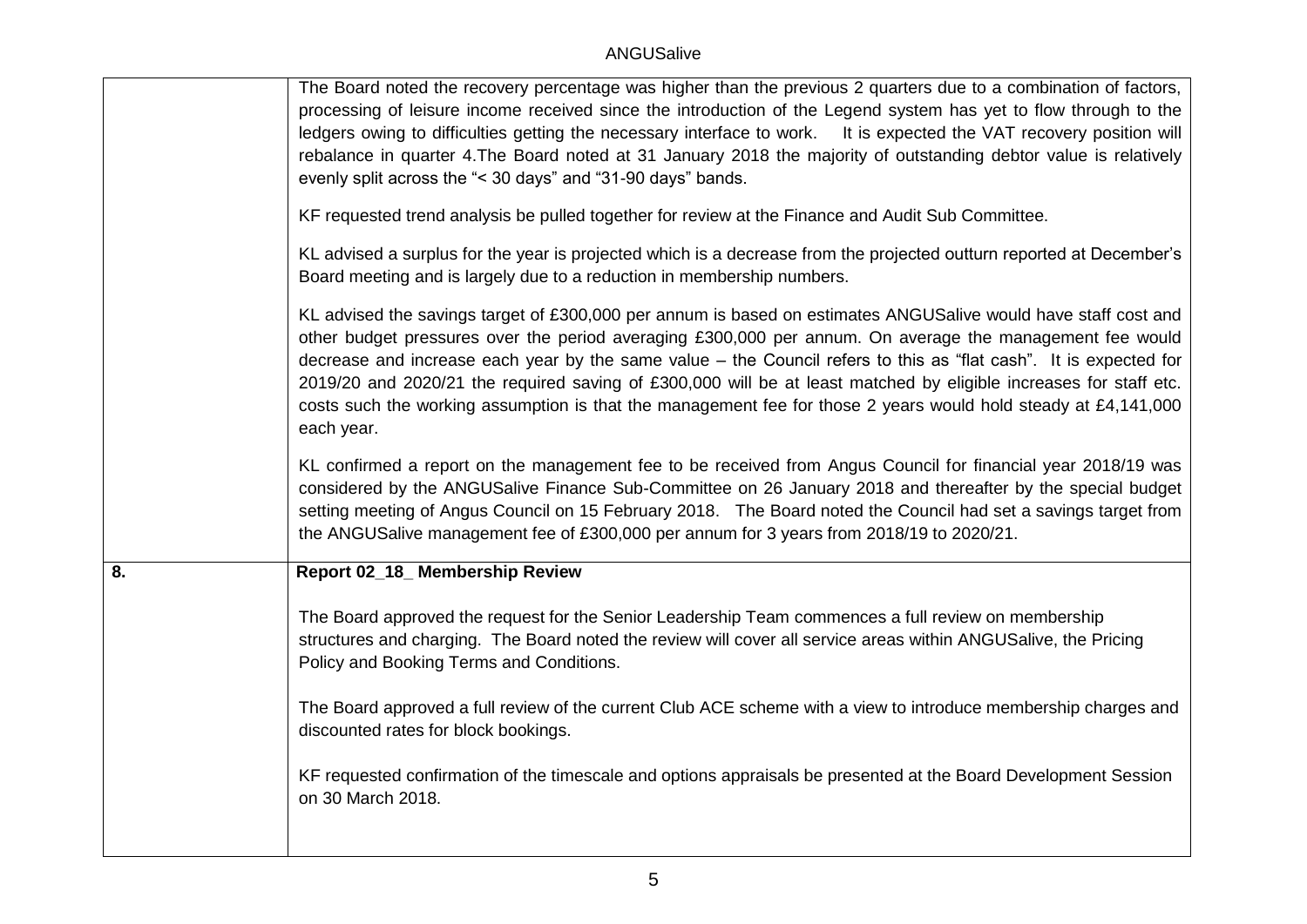| $\overline{9}$ . | Report 03_Pricing Policy 2018/19                                                                                                                                                           |
|------------------|--------------------------------------------------------------------------------------------------------------------------------------------------------------------------------------------|
|                  | The Board noted the report on the review of charges for 2018/19 was approved by ANGUSalive's Finance and Audit<br>Sub Committee on 26 January 2018.                                        |
|                  | The Board further noted although not specified in the pricing policy, Angus Council services will continue to be<br>charged the community rate for the use of ANGUSalive halls and venues. |
|                  | The Board approved V1.2 Pricing Policy.                                                                                                                                                    |
| 10.              | Report 04_18_ Internal Audit Plan 2018/19                                                                                                                                                  |
|                  | The Board notes the audit planning process used to develop the annual internal audit plan and that future audit plan<br>documents will be brought to full board                            |
|                  | The Board approved the proposed audit plan for 2018/19, and the discharge of which will be reported to subsequent<br>meetings.                                                             |
|                  | KF requested Policy and Procedures are added to the Risk Register.                                                                                                                         |
| 11.              | Report 05_18_Internal Audit Annual Plan Progress                                                                                                                                           |
|                  | The Board noted the progress in the completion of the Angus Alive annual internal audit plan for 2017/18 and the<br>position with completion of outstanding level 1 actions.               |
|                  | The Board further noted future progress reports will be taken to the Finance and Audit Sub Group for scrutiny.                                                                             |
| 12.              | <b>Report 06_18_ Compliments and Complaints</b>                                                                                                                                            |
|                  | The Board noted performance information for quarter 3 in relation to compliments and complaints.                                                                                           |
| 13.              | Report 07_18_ Sickness Absence Performance                                                                                                                                                 |
|                  | The Board noted performance information for quarter 3 in relation to sickness absence.                                                                                                     |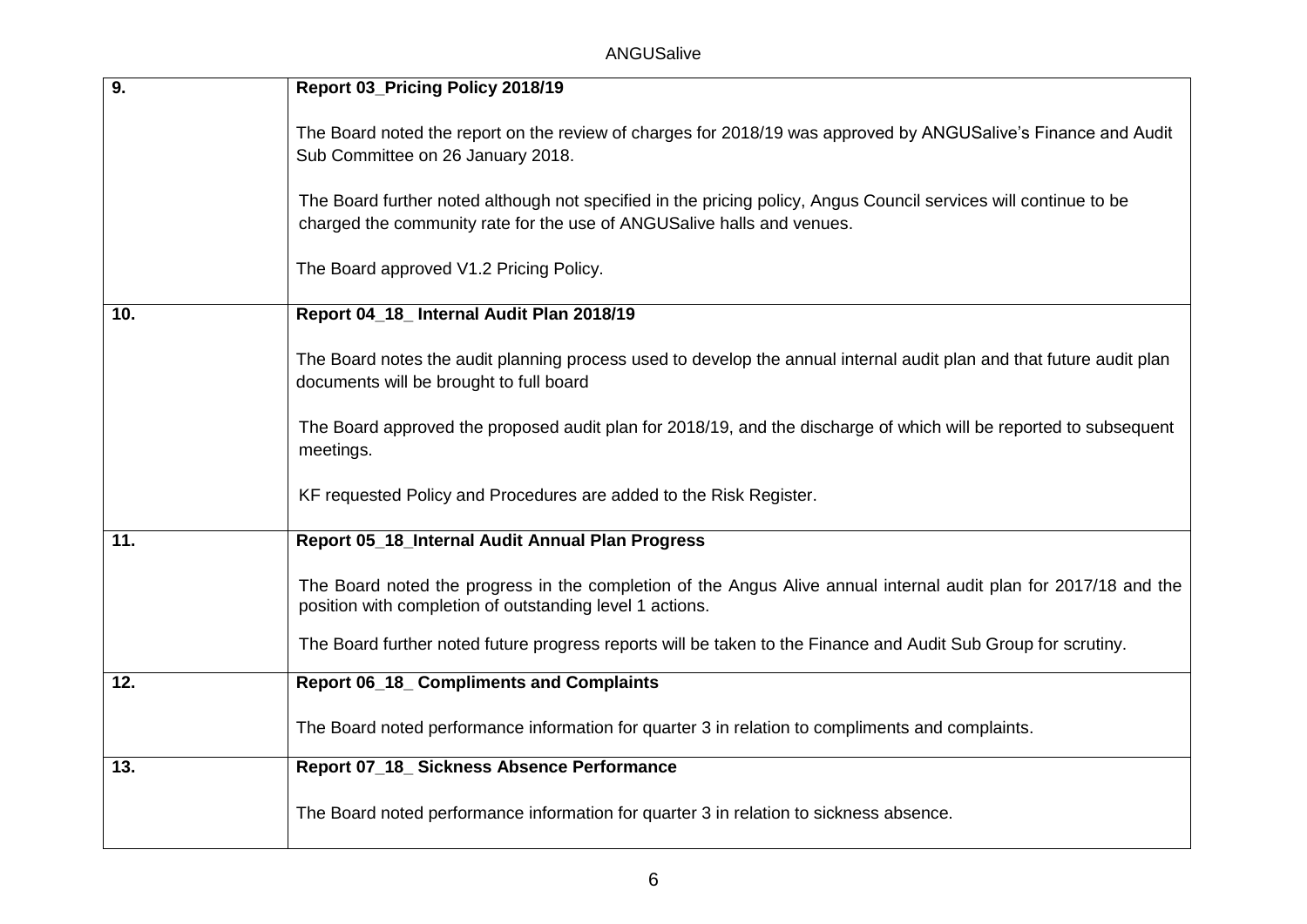| 14. | Report 08_18_ Safety Health & Wellbeing Performance                                                                                                                                                                                                                                                                                                                                                                            |
|-----|--------------------------------------------------------------------------------------------------------------------------------------------------------------------------------------------------------------------------------------------------------------------------------------------------------------------------------------------------------------------------------------------------------------------------------|
|     | The Board noted performance information for quarter 2 in relation to safety, health and wellbeing.                                                                                                                                                                                                                                                                                                                             |
| 15. | Report 09_18_Corporate Risk Register                                                                                                                                                                                                                                                                                                                                                                                           |
|     | the Board reviewed the most significant risks facing the organisation contained in the corporate risk register and<br>considered the adequacy of risk controls and risk appetite.                                                                                                                                                                                                                                              |
|     | The Board noted the Corporate Risk Register Reports would be submitted on a quarterly basis and business unit risk<br>registers will be further developed but will not be brought to board as they are deemed operational.                                                                                                                                                                                                     |
|     | SR agreed to share a template for a Risk Register.                                                                                                                                                                                                                                                                                                                                                                             |
| 16. | Report 10_18_William Lamb Studio                                                                                                                                                                                                                                                                                                                                                                                               |
|     | CK advised ANGUSalive undertook a full assessment of the running costs for WLS. The annual revenue costs are<br>estimated to be in the region of £8,087 and NDR is not applied since the site transferred to management by<br>ANGUSalive.                                                                                                                                                                                      |
|     | CK highlighted by returning management and oversight of the William Lamb Studio and its collection to Angus<br>Council it will return ANGUSalive to a cost-neutral position. CK advised continuing with management and oversight<br>of the William Lamb Studio and its collection will require ANGUSalive to find alternative external funding or re-<br>allocate existing ANGUSalive resource to meet on-going revenue costs. |
|     | ANGUSalive has a deficit of £3,087 for management of the William Lamb Studio and its collection for the current<br>financial year.                                                                                                                                                                                                                                                                                             |
|     | The Board approved ANGUSalive management to continue to discuss option proposals with Angus Council<br>employees around the potential return of the management and oversight of the William Lamb Studio and its<br>collection to Angus Council.                                                                                                                                                                                |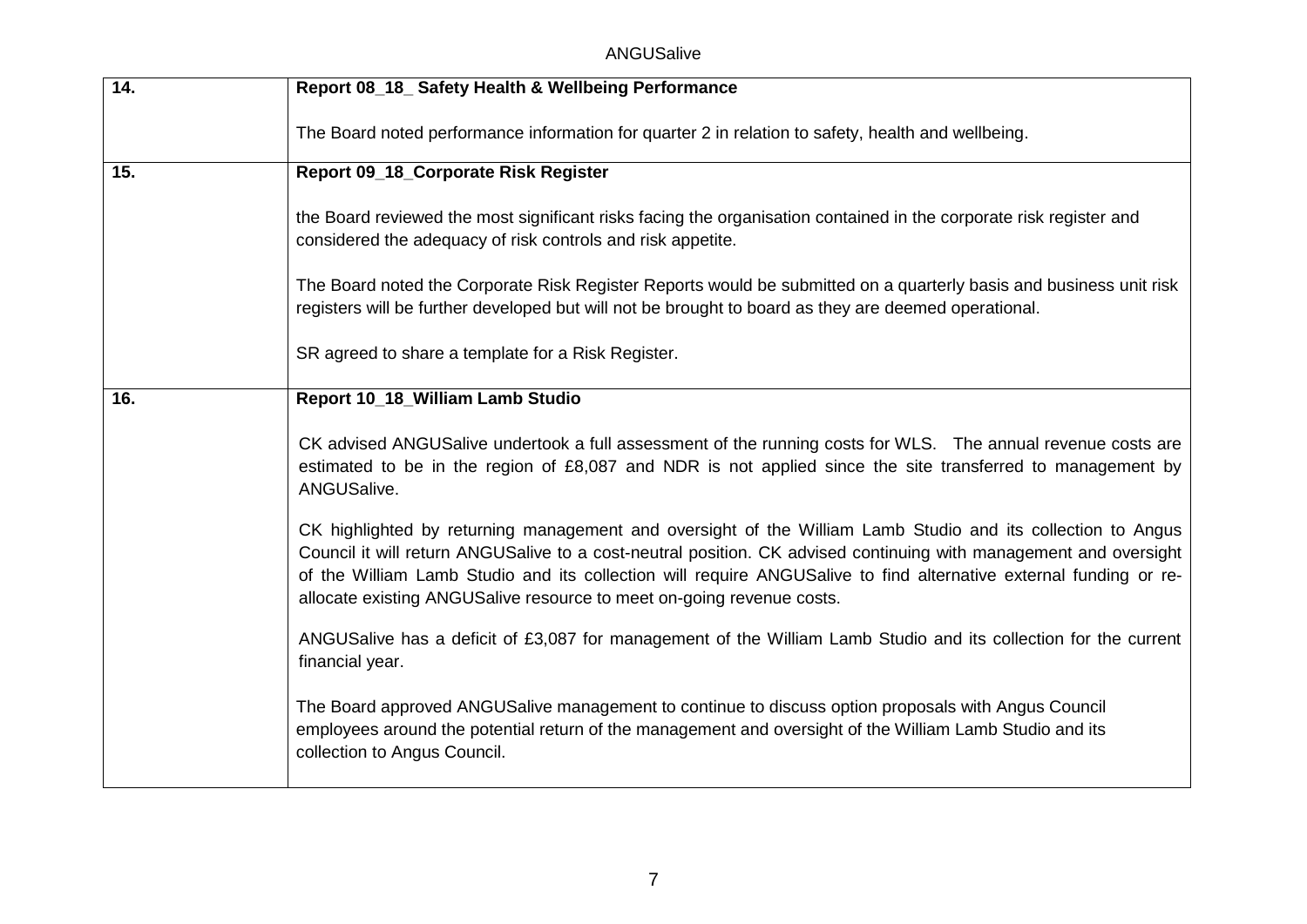| 17. | Report 11_18_ANGUSalive future vision and capital programme update                                                                                                                                                                                                                                                                                                                                                       |
|-----|--------------------------------------------------------------------------------------------------------------------------------------------------------------------------------------------------------------------------------------------------------------------------------------------------------------------------------------------------------------------------------------------------------------------------|
|     | The Board noted the progress on capital project works for Carnoustie Library, Montrose Library and Forfar Library<br>and the senior leadership team's proposal to examine the wider ANGUSalive estate needs alongside Angus<br>Council's current capital programme commitment to the ANGUSalive estate.<br>IS highlighted the ANGUSalive vision is to create a single Angus Heritage Research Centre (AHRC) – a fit-for- |
|     | purpose facility to securely house Angus Council's collections that also incorporates research, learning and access<br>facilities.                                                                                                                                                                                                                                                                                       |
|     | IS advised the proposed facility would incorporate ANGUSalive Head Office and consideration will be given to<br>including the library and/or museum for the locality within the proposed facility, as well as longer term plans for the<br>entire ANGUSalive museum estate.                                                                                                                                              |
|     | The Board further noted a proposal paper will be taken to Angus Council's Policy and Budget Strategy Group<br>(PBSG) in March to formalise pausing the current Forfar Library works with a view to giving us some time to assess<br>options, funding streams and potential locations.                                                                                                                                    |
|     | Report to be circulated to Board prior to the PBSG meeting.                                                                                                                                                                                                                                                                                                                                                              |
| 18. | Report 12_18_Social Media Protocol                                                                                                                                                                                                                                                                                                                                                                                       |
|     | The Board approved the ANGUSalive Social Media Protocol and noted a social media plan will be developed for<br>each service area.                                                                                                                                                                                                                                                                                        |
|     |                                                                                                                                                                                                                                                                                                                                                                                                                          |
| 19. | <b>ANGUSalive New Policies and Policy Conversion</b>                                                                                                                                                                                                                                                                                                                                                                     |
|     | The Board noted the following policies:                                                                                                                                                                                                                                                                                                                                                                                  |
|     | Application for re-grading<br>$\bullet$                                                                                                                                                                                                                                                                                                                                                                                  |
|     | <b>Grievance Policy</b>                                                                                                                                                                                                                                                                                                                                                                                                  |
|     | Prevention of illegal working                                                                                                                                                                                                                                                                                                                                                                                            |
|     | <b>Working time Regulations</b><br>$\bullet$                                                                                                                                                                                                                                                                                                                                                                             |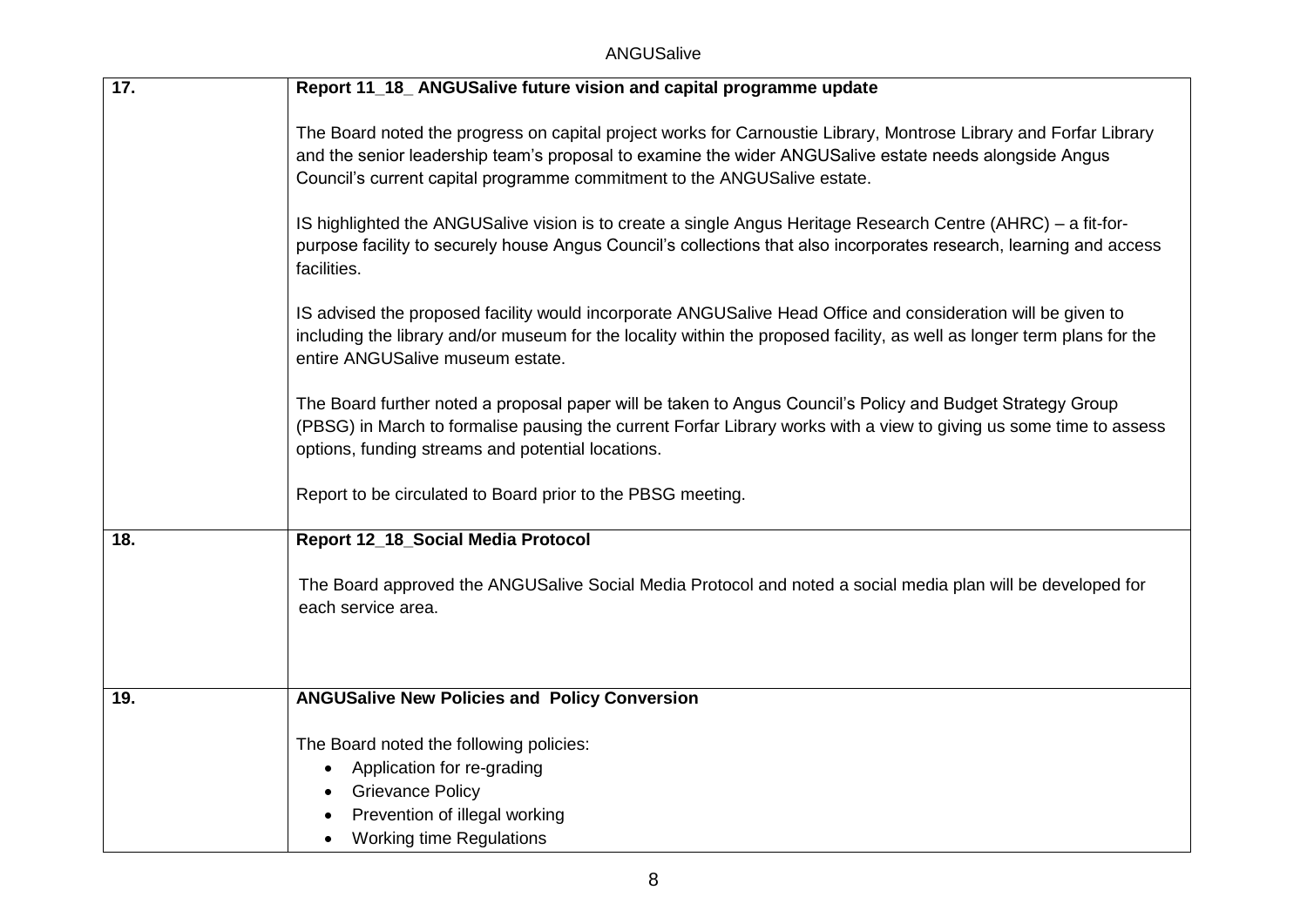| 20. | <b>Any Other Competent Business</b>                                                                                                                                                                                                                                                                                                                                                                                                                                                                                                                                          |
|-----|------------------------------------------------------------------------------------------------------------------------------------------------------------------------------------------------------------------------------------------------------------------------------------------------------------------------------------------------------------------------------------------------------------------------------------------------------------------------------------------------------------------------------------------------------------------------------|
|     | Organisational Review - Proposal to Development Day (30 March 2018)<br>$\bullet$                                                                                                                                                                                                                                                                                                                                                                                                                                                                                             |
|     | IS advised further proposals will be worked up to be brought to Development Day for approval.                                                                                                                                                                                                                                                                                                                                                                                                                                                                                |
|     | <b>Organisational Review - Proposed Sub - Committee</b><br>$\bullet$                                                                                                                                                                                                                                                                                                                                                                                                                                                                                                         |
|     | To be discussed at the Development Session.                                                                                                                                                                                                                                                                                                                                                                                                                                                                                                                                  |
|     | <b>Angus Schools for the Future</b><br>$\bullet$                                                                                                                                                                                                                                                                                                                                                                                                                                                                                                                             |
|     | WD highlighted a consultation process on a new School project in Monifieth and local councillors have<br>suggested incorporating leisure facilities. WD feels ANGUSalive needs to be involved in discussions with<br>Angus Council moving forward<br>ANGUSalive need to be fully engaged with Angus Council. Reflection with FCC - only 2 weeks notice to pull<br>together requirements for the site!! ANGUSalive should be able to influence plans for the future. KF<br>confirmed schedule of meetings set up with CEO AC, Leader and these could be used to discuss this. |
|     | <b>Company Secretary.</b><br>$\bullet$<br>SH notified the Board of her retirement and confirmed official correspondence communicating this should be<br>provided to the Chief Executive of Angus Council. IS to progress election of a new Company Secretary with<br>Legal and Democratic Services.                                                                                                                                                                                                                                                                          |
|     | <b>R&amp;R</b><br>$\bullet$<br>Review annual accounts table carried out in Angus Council. KL proposes draft provisional transfer to the<br>R&R. Board unanimously agreed.                                                                                                                                                                                                                                                                                                                                                                                                    |
|     | <b>ANGUSalive Sports Awards - Friday 16 March 2018</b>                                                                                                                                                                                                                                                                                                                                                                                                                                                                                                                       |